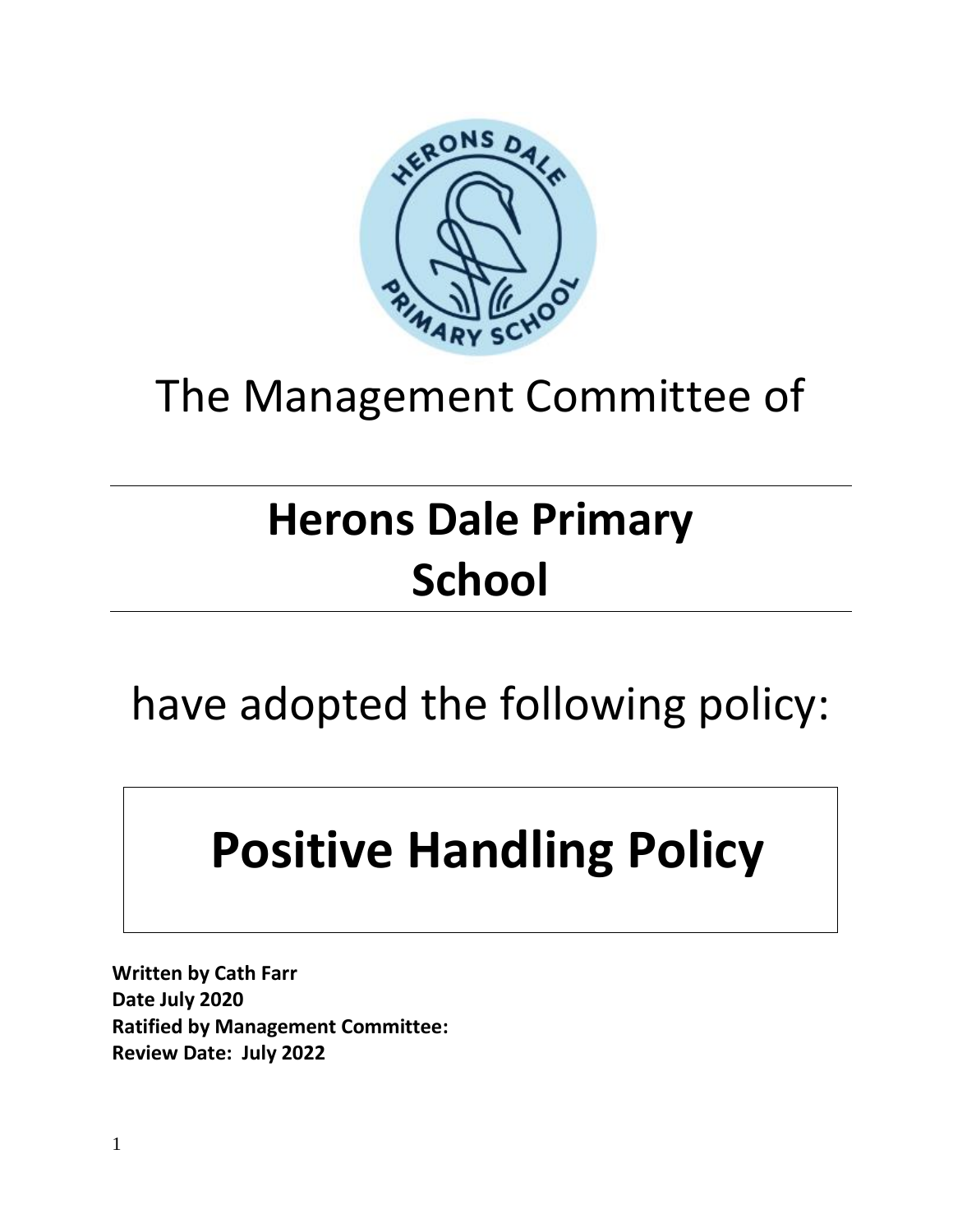# **Our Vision Statement**

#### **Introduction**

At Herons Dale Primary School there are children with challenging behaviour that can necessitate the use of restrictive physical intervention to prevent injury to themselves, staff and pupils, damage to property, or the breakdown of a safe and enjoyable learning environment. The aim of positive handling is not punishment or control but to support safe learning for everyone.

The policy has been written to support all staff who come into contact with pupils and for volunteers working within the school to explain the school's arrangements for positive handling. The policy is available to parents on request and on the school website.

#### **Values and Principles**

Herons Dale Primary School believes that everybody in the school community:

- has the right to feel safe, secure and cared for
- has the right to access to appropriate support to manage their emotions and their behaviour
- should be provided with a framework so that all staff who come into contact with pupils are clear about their roles and responsibilities within the context of positive handling
- should be provided with information and guidance to support the school's Child Protection, Safeguarding and Behaviour Policies

Staff have a responsibility to follow this policy and to seek alternative strategies wherever possible in order to prevent the need for physical intervention. Reasonable force will only be used as a last resort when all other behaviour management/ de-escalation strategies have failed or when pupils, staff or property are at risk.

Unless an unplanned emergency, positive handling should only be carried out by Team Teach trained staff using appropriate procedures and relating to the pupil's Behaviour Management Programme.

In the case of an unplanned emergency restrictive physical intervention may become necessary when a child or young person behaves in an unexpected way, the child or young person may not have a behaviour plan and trained staff may not be on hand. The duty of care still remains if appropriately trained staff are not on hand to assist the child or young person. The response must be reasonable, proportionate and necessary and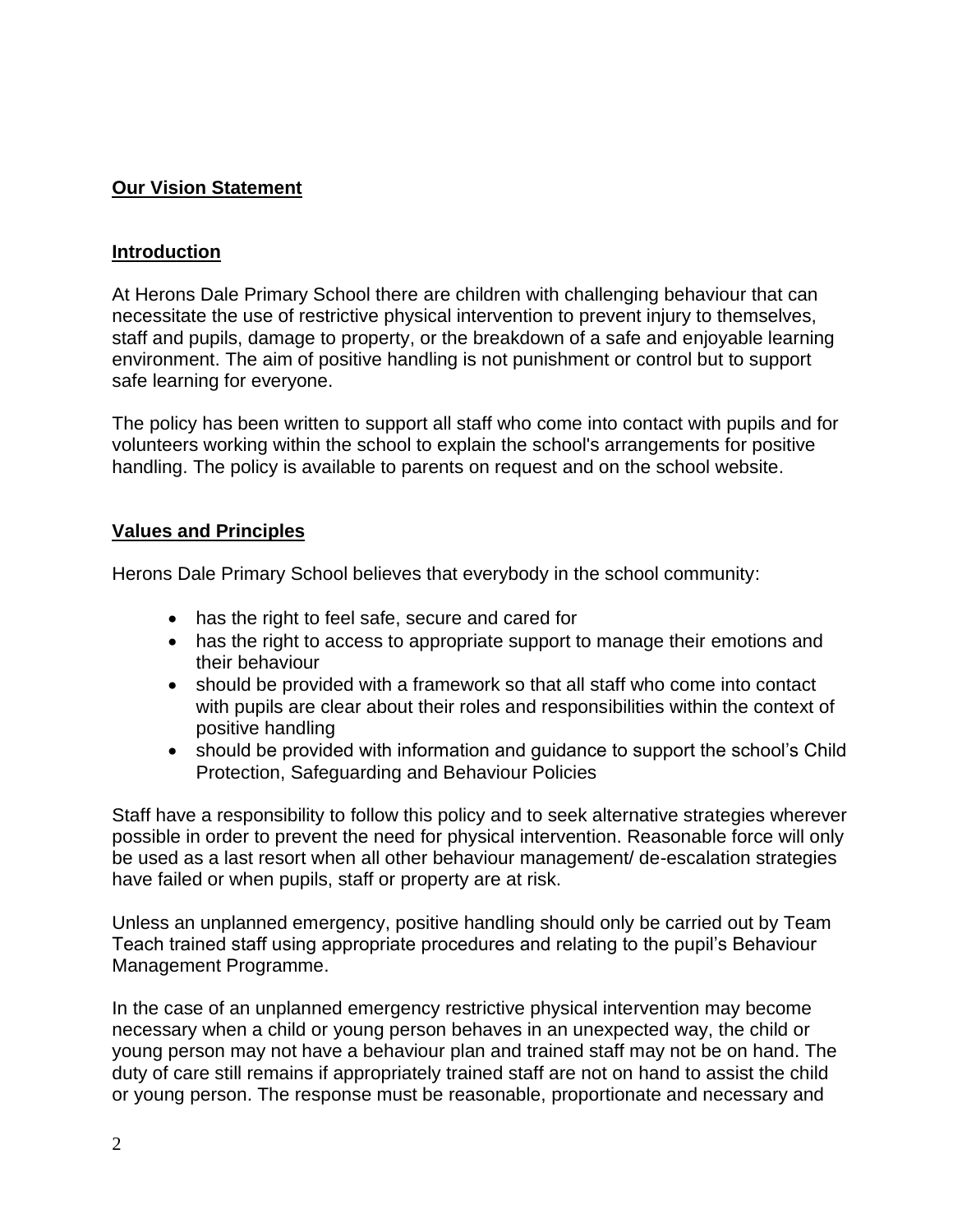use the minimum amount of force necessary to prevent injury and maintain safety, consistent with the circumstances and with any training the staff may have received.

#### **Relationship to Other Policies**

This policy should be read in conjunction with the Child Protection Policy and the Behaviour Policy.

#### **Relevant legislation**

The use of all forms of physical intervention and physical contact are governed by the criminal and civil law. The unwarranted or inappropriate use of force may constitute an assault. In addition, it may infringe the human rights of a child or young person.

Section 93 of the Education and Inspections Act 2006 enables school staff to use reasonable force to prevent a pupil from: -

- a. committing a criminal offence
- b. causing personal injury or damage to a property;
- c. prejudicing the maintenance of good order and discipline at the school or among the pupils, whether during a teaching session or otherwise.

As included in the DFE 2010 guidance on 'The use of force to control or restrain pupils' seclusion should only be considered in exceptional circumstances and it is an offence to lock a person in a room without a court order. Therefore, at no time should the door be locked as to do so is unlawful and can amount to the false imprisonment of a pupil.

# **Government Advice Informing This Policy**

#### *Behaviour and discipline in schools: Advice for Headteachers and school staff (January 2016)*

# **The use of withdrawal rooms:**

Schools can adopt a policy which allows disruptive pupils to be placed in an area away from other pupils for a limited period, in what are often referred to as withdrawal room If a school uses withdrawal rooms as a disciplinary penalty this should be made clear in their behaviour policy.

The school must also ensure the health and safety of pupils and any requirements in relation to safeguarding and pupil welfare. Pupils should never be locked in a withdrawal room and be unable to leave at any time. Ideally someone should be in the room with them. Schools should also allow pupils time to eat or use the toilet.

Herons Dale School satisfies these requirements; the use of calm rooms is included in our Behaviour Policy and their use is only acceptable as a last resort and when included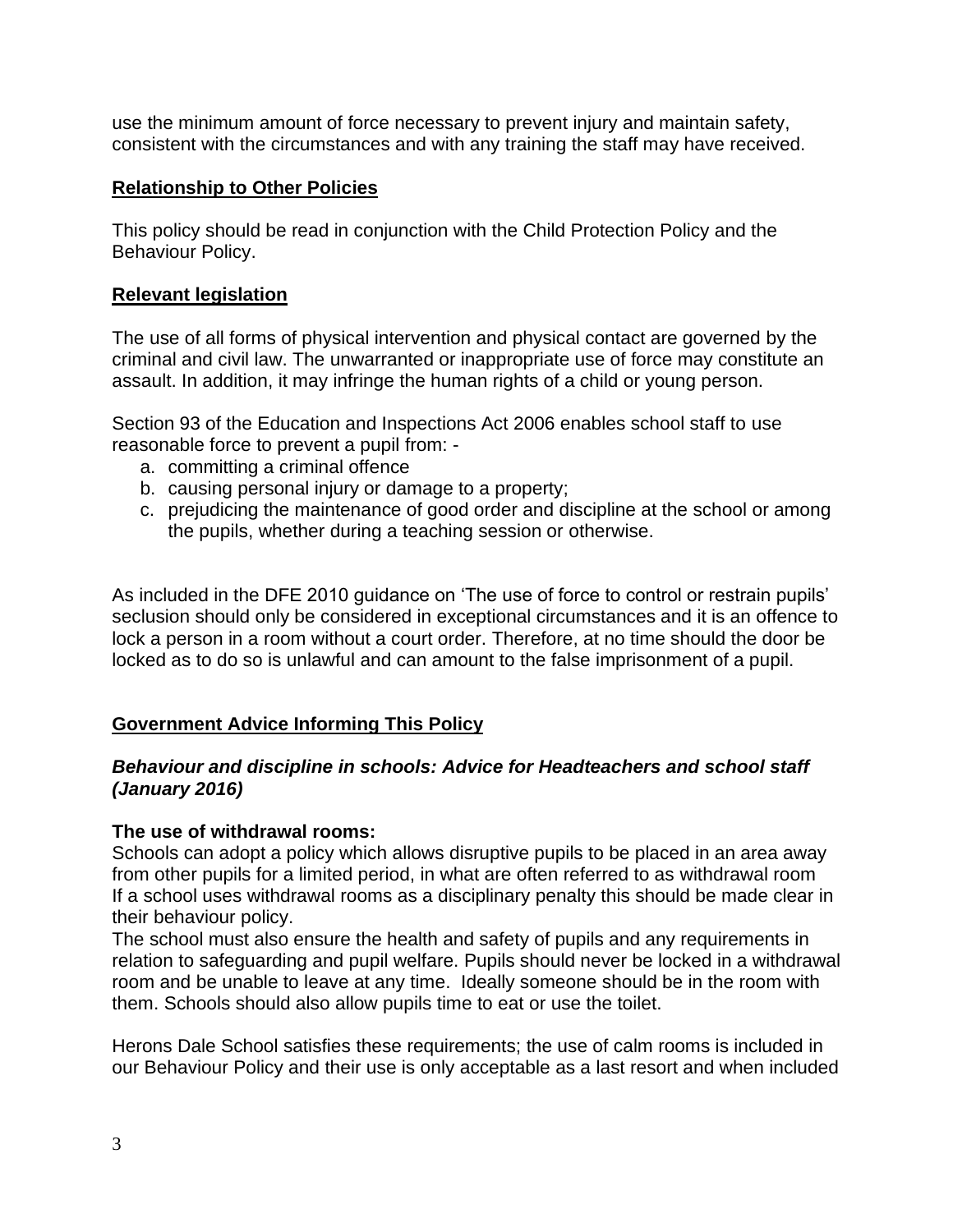in the pupil's Behaviour Management Plan, approved by the parent/s or carer/s. Frequency and duration of their use is monitored by the staff responsible for behaviour.

# *Use of Reasonable Force: Advice for Head teachers, staff and governing bodies (July 2013)*

- The term 'reasonable force' covers the broad range of actions used by most teachers at some point in their career that involve a degree of physical contact with pupils.
- Force is usually used either to control or restrain. This can range from guiding a pupil to safety by the arm through to more extreme circumstances where a student needs to be restrained to prevent violence or injury.
- 'Reasonable in the circumstances' means using no more force than is needed.
- Control means either passive physical contact, such as standing between pupils or blocking a pupil's path, or active physical contact such as leading a pupil by the arm out of a classroom.
- Restraint means to hold back physically or to bring a pupil under control.
- School staff should always try to avoid acting in a way that might cause injury, but in extreme cases it may not always be possible to avoid injuring the pupil.

# **Schools can use reasonable force to:**

- remove disruptive children from the classroom where they have refused to follow an instruction to do so;
- prevent a pupil behaving in a way that disrupts a school event or a school visit;
- prevent a pupil leaving the classroom where allowing the pupil to leave would risk their safety or lead to behaviour that disrupts the behaviour of others;
- prevent a pupil from attacking a member of staff or another pupil
- restrain a pupil at risk of harming themselves through physical outbursts.
- stop a pupil behaving in a way that is **seriously** disrupting a lesson, causing distress to the pupils and/or a breakdown of order

# **Schools cannot use force as a punishment – it is always unlawful to use force as a punishment.**

# **Staff Training**

- The majority of staff are trained in Team Teach so that their use of physical restraint /positive handling falls within safe and statutory guidelines.
- We also train staff in legal requirements and general advice on managing behaviour.
- Staff have a duty to inform the Senior Management team of any injuries which affect their ability to handle children.
- Training for all staff will be made available and will be the responsibility of the Senior Member of Staff responsible for Behaviour and Positive Handling.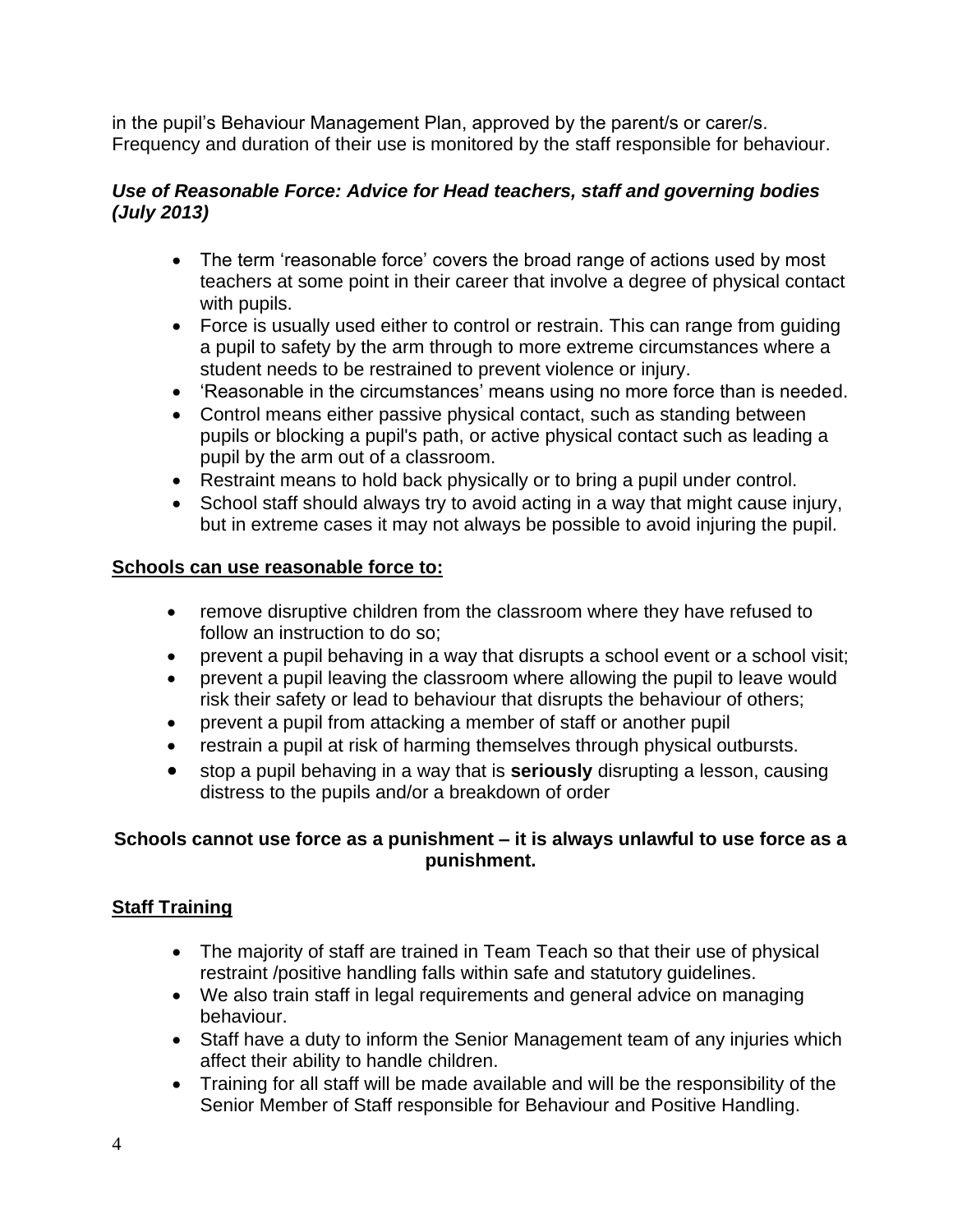- No member of staff will be expected to undertake the use of reasonable force without appropriate training.
- Herons Dale Primary School acknowledges that physical techniques are only a part of a whole setting approach to behaviour management.

# **Recording**

- Where physical control or restraint has been used a record of the incident will be kept. If there is a serious incident involving a pupil, not involving physical intervention, it must also be recorded .This record should be made in the 'Bound and Numbered Book' which is kept on the Deputy's desk
- An incident form needs to be completed as soon as possible after the incident, prior to staff going off duty.
- Parents will be informed by telephone, email or in the Home School Book.
- Phone calls need to be logged on CPOMS
- A Health and Safety Accident/Incident Form will be completed and returned to the Authority in situations where injury has occurred to either members of staff or pupils. This will be done electronically by the office manager.
- Staff and children will be given basic first aid treatment for any injuries that require treatment. Where staff and pupils have been involved in an incident involving reasonable force, they should have access to emotional support. This can be provided by other members of staff or if an exceptionally serious incident occurs then a referral to Occupational Health may be necessary. Debriefing must take place as soon as possible after the incident has been dealt with.
- Any injuries must be recorded in the school accident book, kept in the staff room. Teaching Assistants and MDSA's can seek guidance from the class teacher on this. Class teachers are responsible for supporting supply staff that sustain injuries. All injuries must also be recorded in the Files provided for this purpose in the staff room. There are separate files for staff and pupils.
- If a member of staff needs hospital or GP attention following an incident with a pupil at work an HSW3 form will be filled in and sent to County.

# **Action after an Incident**

The Headteacher/behaviour lead will ensure that each incident is reviewed and investigated further as required. It is the role of the school leadership team to support staff who work with pupils with challenging behaviour. If further action is required in relation to a member of staff or a pupil, this will be pursued through the appropriate procedures:

- Review of Behaviour Plan
- Child Protection Procedure (this may involve investigations by Police and/or Social Services)